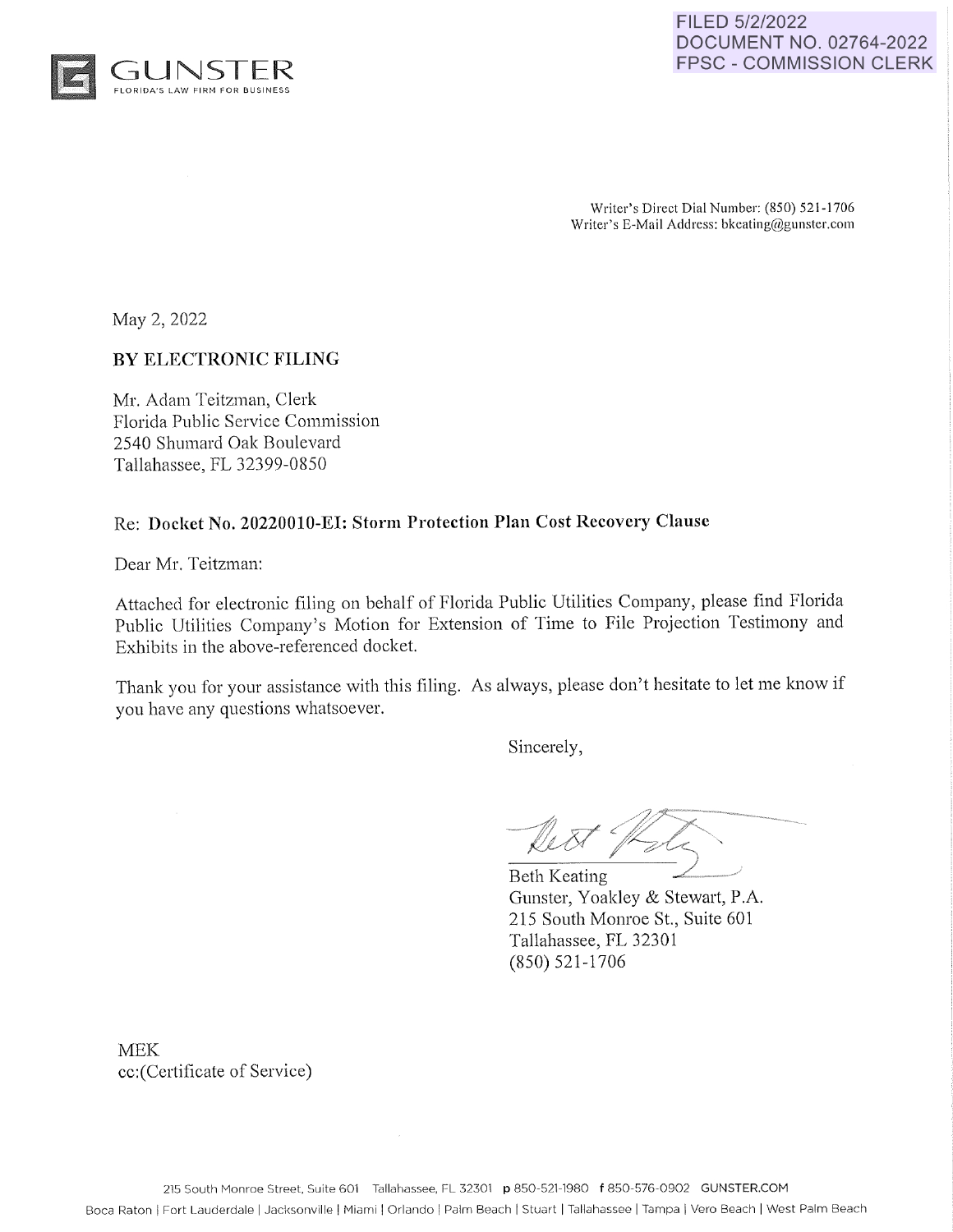## **BEFORE THE FLORIDA PUBLIC SERVICE COMMISSION**

In re: Storm Protection Plan Cost Recovery DOCKET NO. 20220010-EI Clause DATED: May 2, 2022

> **FLORIDA PUBLIC UTILITIES COMPANY'S MOTION FOR EXTENSION OF TIME TO FILE PROJECTION TESTIMONY AND EXHIBITS**

Florida Public Utilities Company (FPUC or Company), by and through its undersigned counsel, hereby asks that the Prehearing Officer grant FPUC an extension of time, from May 2 to May 4, 2022, to file its Projection Testimony and Exhibits in the referenced Docket. In support thereof, FPUC states:

1. In accordance with Order No. PSC-2022-0044-PCO-EI, issued January 28, 2022, ("Order Establishing Procedure" or "OEP"), the controlling date for utilities to file their Projection Testimony and Exhibits was established as May 2, 2022. The First Order Revising Order Establishing Procedure, Order No. PSC-2022-0111-PCO-EI, issued March 14, 2022, changed certain dates in the schedule for this proceeding, but retained May 2 as the date for filing Projection Testimony and Exhibits.

2. FPUC has diligently endeavored to finalize its Projection filing in a timely manner; however, certain cost information that is necessary to complete the Company's projections is not yet available to the Company. The Company anticipates that the information will be available in time to complete the filing on or before May 4, 2022. In addition to the referenced cost data, the Company is also confirming information pertinent to allocations, which will also factor into the Projection filing.

3. This unanticipated delay in obtaining information has evolved in spite of the Company's best efforts, and the Company does not anticipate further delay to its filing beyond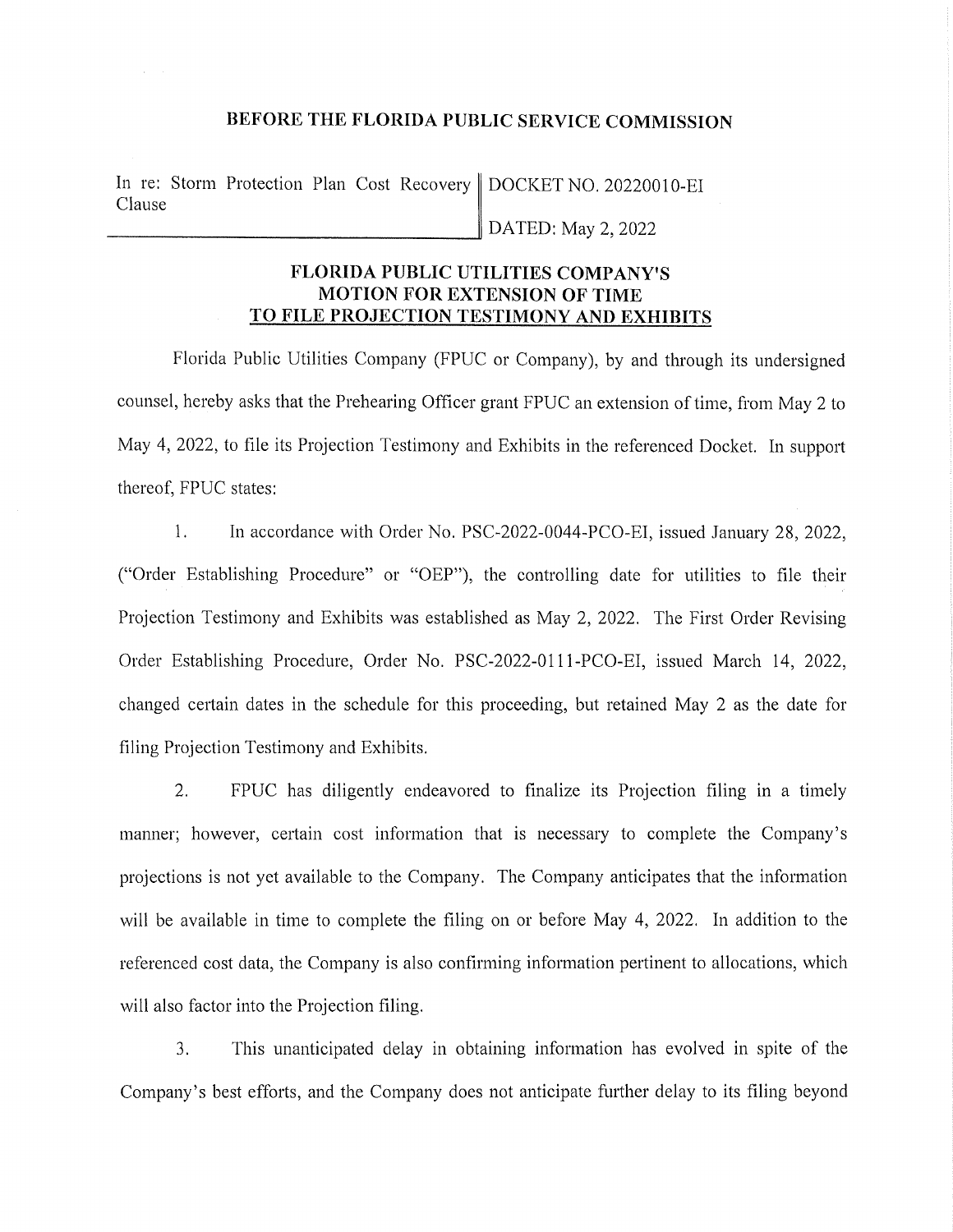May 4. The Company was, unfortunately, unable to request this extension earlier, as it only became fully aware of the missing information over the weekend.

4. FPUC respectfully suggests that granting the requested extension will not unduly prejudice any party to this proceeding, nor will it impair Commission staffs ability to process this case and prepare a complete record for Commission consideration.

5. Undersigned counsel has contacted the parties of record via email regarding this request for extension of time. As of the time of this filing, counsels for Duke, Tampa Electric, PCS Phosphate and the Office of Public Counsel have indicated that they either have no objection to this request or take no position. Counsel for the other remaining parties have not yet responded.

WHEREFORE, FPUC respectfully requests that the Prehearing Officer allow FPUC an extension of time to file its Projection Testimony and Exhibit on or before May 4, 2022.

Respectfully submitted this  $2<sup>nd</sup>$  day of May, 2022.

Beth Keating Gunster, Yoakley & Stewart, P.A. 215 South Monroe St., Suite 601 Tallahassee, FL 32301 (850) 521-1706

*Attorneys for Florida Public Utilities Company*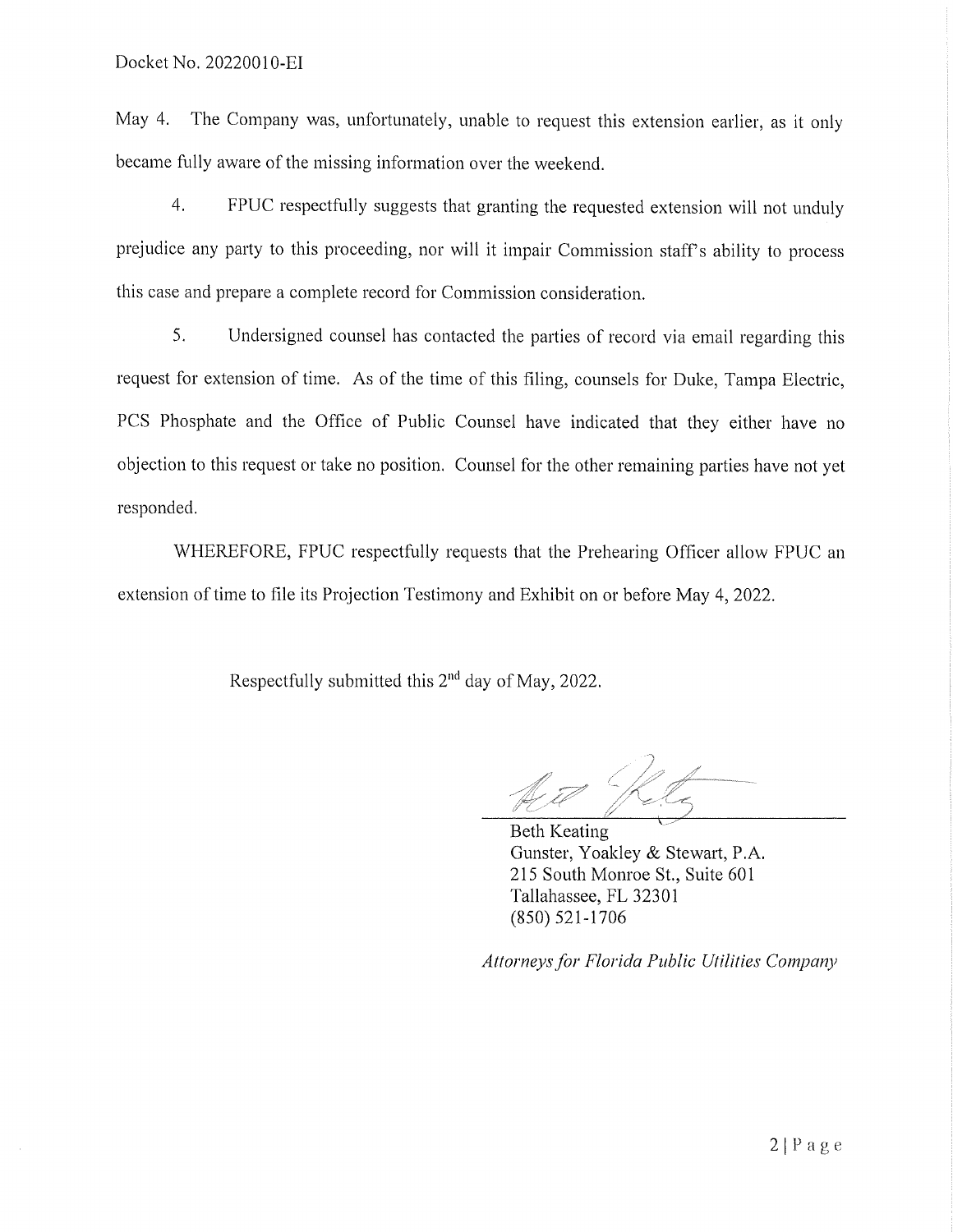# **CERTIFICATE OF SERVICE**

**I HEREBY CERTIFY** that a true and correct copy of the foregoing has been furnished by Electronic Mail to the following parties of record this 2nd day of May, 2022.

| Shaw Stiller<br>Florida Public Service Commission<br>2540 Shumard Oak Boulevard<br>Tallahassee, FL 32399-0850<br>sstiller@psc.state.fl.us                                                                                                                                                                                                                                                | J. Jeffry Wahlen/Malcolm Means<br>Ausley Law Firm<br>Post Office Box 391<br>Tallahassee, FL 32302<br>jwahlen@ausley.com<br>mmeans@ausley.com                                                                                                                                                      |
|------------------------------------------------------------------------------------------------------------------------------------------------------------------------------------------------------------------------------------------------------------------------------------------------------------------------------------------------------------------------------------------|---------------------------------------------------------------------------------------------------------------------------------------------------------------------------------------------------------------------------------------------------------------------------------------------------|
| Richard Gentry/P. Christensen/A.<br>Pirrello/S. Morse/Charles Rehwinkel<br>Office of Public Counsel<br>c/o The Florida Legislature<br>111 W. Madison Street, Room 812<br>Tallahassee, FL 32399-1400<br>Gentry.Richard@leg.state.fl.us<br>Rehwinkel.Charles@leg.state.fl.us<br>Christensen.path@leg.state.fl.us<br>Morse.stephanie@leg.state.fl.us<br>Pirrello.Anastacia@leg. state.fl.us | James W. Brew/Laura Baker<br>Stone Matheis Xenopoulos & Brew, PC<br>Eighth Floor, West Tower<br>1025 Thomas Jefferson Street, NW<br>Washington, DC 20007<br>jbrew@smxblaw.com<br>lwb@smxblaw.com                                                                                                  |
| Christopher Wright<br>Florida Power & Light Company<br>700 Universe Boulevard<br>Juno Beach, FL 33408-0420<br>Christopher. Wright@fpl.com<br>Ms. Paula K. Brown<br>Tampa Electric Company<br><b>Regulatory Affairs</b><br>P.O. Box 111<br>Tampa, FL 33601-0111<br>Regdept@tecoenergy.com                                                                                                 | Kenneth Hoffman<br>Florida Power & Light Company<br>215 South Monroe Street, Suite 810<br>Tallahassee, FL 32301<br>Ken.Hoffman@fpl.com<br>Florida Industrial Users Power Group<br>Jon C. Moyle, Jr.<br>Moyle Law Firm<br>118 North Gadsden Street<br>Tallahassee, FL 32301<br>jmoyle@moylelaw.com |
| Mike Cassel<br>Florida Public Utilities Company<br>208 Wildlight Ave.<br>Yulee, FL 32097<br>$measured$ <i>(a)</i> fpuc.com                                                                                                                                                                                                                                                               | Matthew Bernier<br>Robert Pickels<br>Stephanie Cuello<br>Duke Energy<br>106 East College Avenue, Suite 800<br>Tallahassee, FL 32301<br>Matthew.Bernier@duke-energy.com<br>Robert.Pickels@duke-energy.com<br>Stephanie.Cuello@duke-energy.com                                                      |